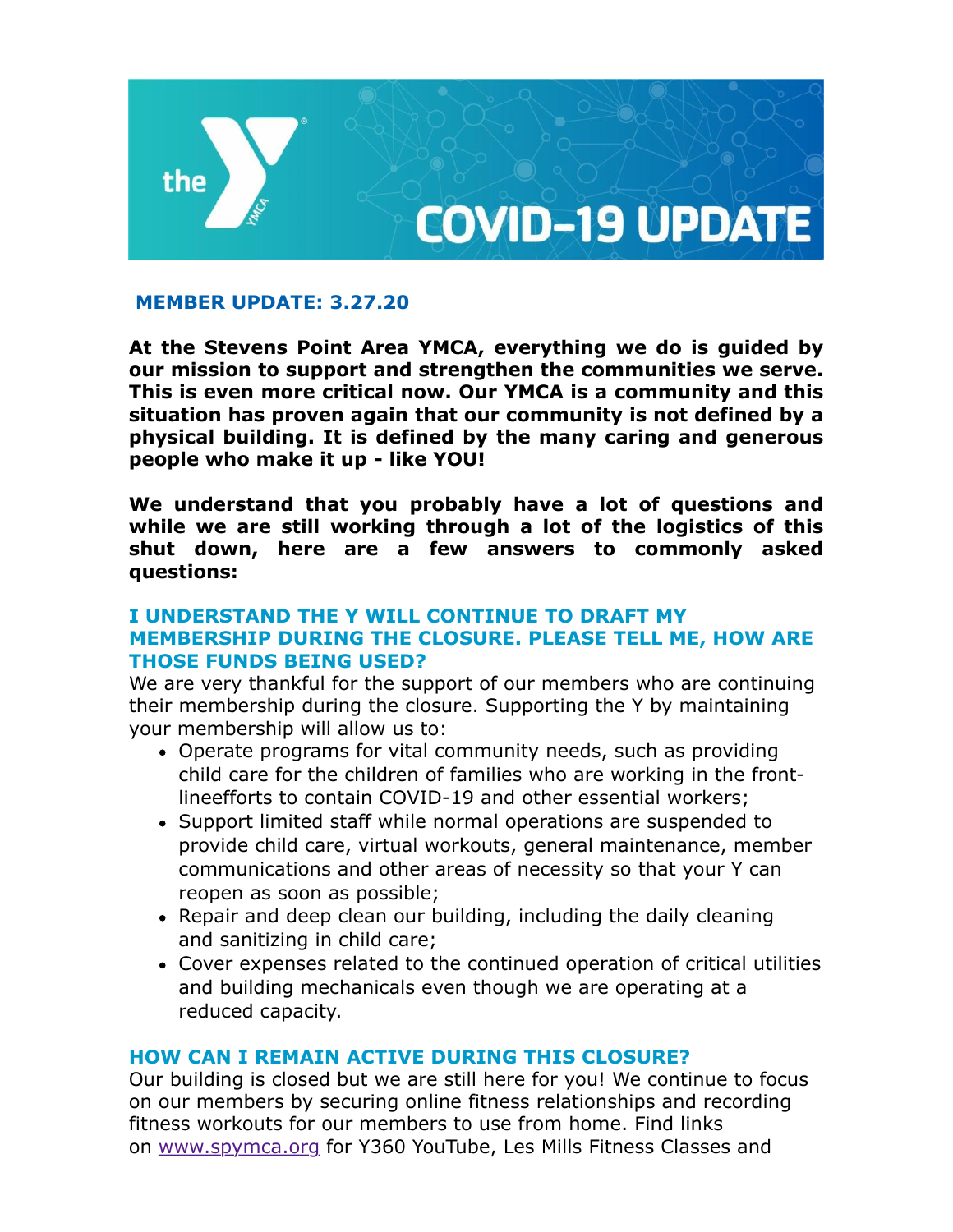Silver Sneakers. Visit our Stevens Point Area YMCA Group Fitness Facebook page for virtual classes by instructors you know!

## **WHO CAN I SPEAK TO WITH QUESTIONS ABOUT MY MEMBERSHIP?**

There is no financial difference between putting your membership on hold or canceling it, but putting it on hold lets us know that you're ready to return as soon as possible. If put on hold, as soon as we are able to open our Y again your account will automatically be reactivated.We are asking you to #staywithus and continue your membership so that we can provide vital community services, such as child care for essential workers.

If you choose to #staywithus during this time and not place your membership on hold, your monthly draft will be considered a charitable donation that goes to work right here in our community helping everyone through these difficult and uncertain times. You will receive an official tax receipt for your thoughtfulness. Please contact Member Services with any additional questions by emailing [acook@spymca.org.](mailto:acook@spymca.org)

# **ANY CHANGES TO YOUR MEMBERSHIP DRAFT**

PLEASE NOTIFY US by March 30<sup>th</sup>by NOON for an April 1<sup>st</sup>draft, and by April 13<sup>th</sup>by NOON for an April 15<sup>th</sup>draft.

## **WILL I GET A REFUND OR CREDIT FOR THE PROGRAMS I AM ENROLLED IN?**

If we are unable to resume operations in time for the Spring Session beginning on April 19, we will provide refunds or program credits to all current registrants. We will be issuing credits for the unused amount of the Winter 2 Session at a prorated rate. Families enrolled in Before or After School Care are receiving separate communications from [ckelly@spymca.org.](mailto:ckelly@spymca.org)

### **HOW LONG WILL THE Y BE CLOSED?**

We are closely monitoring guidance from the Wisconsin Department of Health & Human Services, Centers for Disease Control and Governor Evers office. This is an ever-changing situation and we will communicate any decisions to reopen via email, Facebook, and on our website.

# **WHAT ARE YOUR BUSINESS HOURS DURING THE CLOSURE?**

We're always happy to serve any of your needs by phone or email. Child care entrances are the only access to our facility and is limited to those families only. The rest of our facility remains closed. In the event you would like to speak to a staff member, please contact Member Services by emailing [acook@spymca.org](mailto:acook@spymca.org)**.** 

### **WE'RE BETTER TOGETHER #staywithus #hereforyou**

Since its founding 51 years ago in a downtown firehouse, the Stevens Point Area YMCA has been ready to step in when our community needs us. Through good times and bad, the Y has been there for the